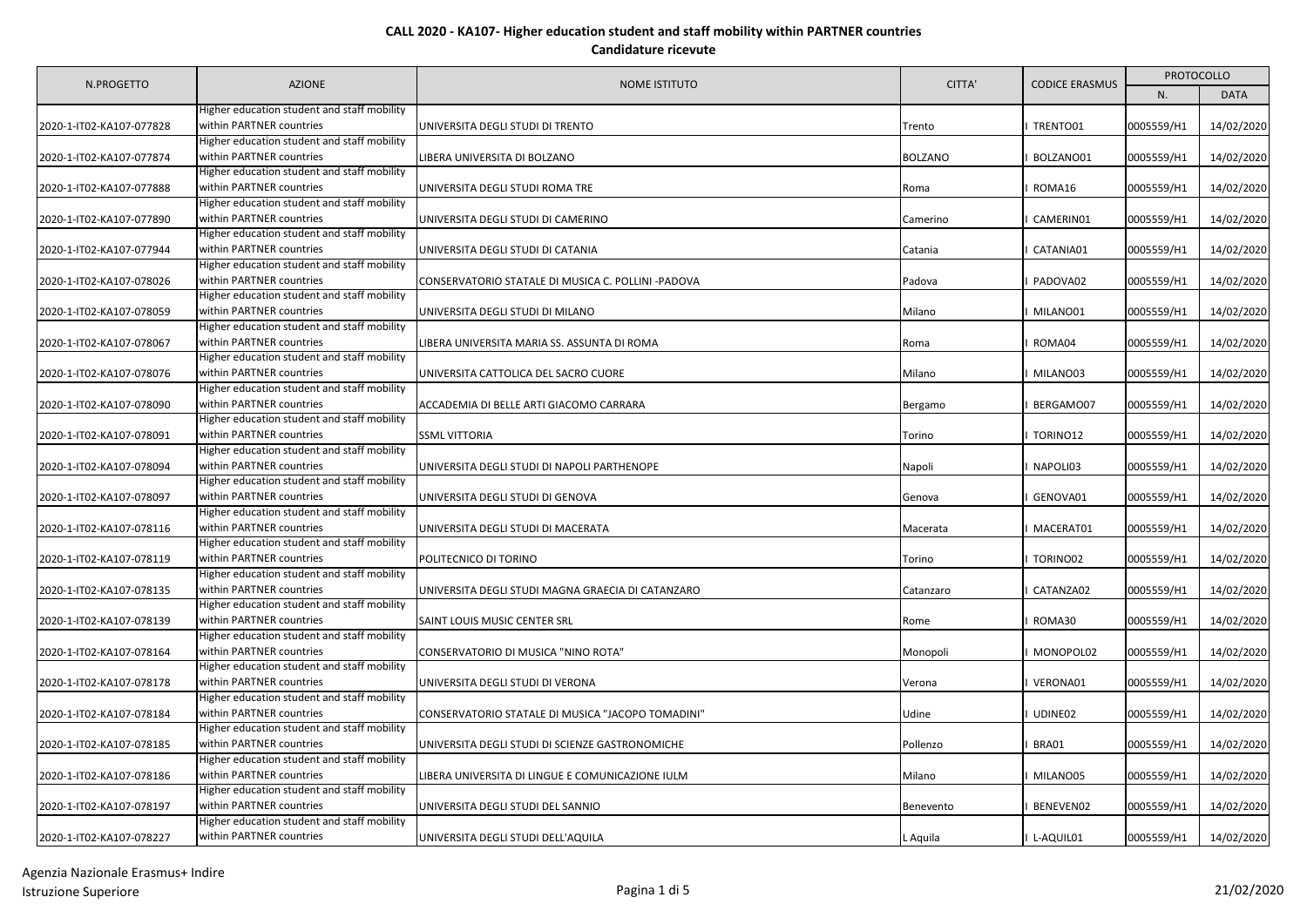|                          | <b>AZIONE</b>                                                           | <b>NOME ISTITUTO</b>                                                  | CITTA'      | <b>CODICE ERASMUS</b> | <b>PROTOCOLLO</b> |             |
|--------------------------|-------------------------------------------------------------------------|-----------------------------------------------------------------------|-------------|-----------------------|-------------------|-------------|
| N.PROGETTO               |                                                                         |                                                                       |             |                       | N.                | <b>DATA</b> |
|                          | Higher education student and staff mobility                             |                                                                       |             |                       |                   |             |
| 2020-1-IT02-KA107-078228 | within PARTNER countries                                                | UNIVERSITA DEGLI STUDI DI FIRENZE                                     | Florence    | FIRENZE01             | 0005559/H1        | 14/02/2020  |
|                          | Higher education student and staff mobility                             |                                                                       |             |                       |                   |             |
| 2020-1-IT02-KA107-078261 | within PARTNER countries                                                | ACCADEMIA DI BELLE ARTI - MACERATA                                    | Macerata    | MACERAT02             | 0005559/H1        | 14/02/2020  |
|                          | Higher education student and staff mobility                             |                                                                       |             |                       |                   |             |
| 2020-1-IT02-KA107-078265 | within PARTNER countries                                                | CONSERVATORIO DI MUSICA GIUSEPPE TARTINI                              | Trieste     | TRIESTE02             | 0005559/H1        | 14/02/2020  |
|                          | Higher education student and staff mobility                             |                                                                       |             |                       |                   |             |
| 2020-1-IT02-KA107-078273 | within PARTNER countries                                                | UNIFORMAZIONE S.R.L.                                                  | Vicenza     | VICENZA02             | 0005559/H1        | 14/02/2020  |
|                          | Higher education student and staff mobility                             |                                                                       |             |                       |                   |             |
| 2020-1-IT02-KA107-078278 | within PARTNER countries                                                | UNIVERSITA DEGLI STUDI DI PAVIA                                       | Pavia       | PAVIA01               | 0005559/H1        | 14/02/2020  |
|                          | Higher education student and staff mobility                             |                                                                       |             |                       |                   |             |
| 2020-1-IT02-KA107-078300 | within PARTNER countries                                                | UNIVERSITA DEGLI STUDI DI PADOVA                                      | Padova      | PADOVA01              | 0005559/H1        | 14/02/2020  |
|                          | Higher education student and staff mobility                             |                                                                       |             |                       |                   |             |
| 2020-1-IT02-KA107-078304 | within PARTNER countries                                                | UNIVERSITA DEGLI STUDI DELLA BASILICATA                               | Potenza     | POTENZA01             | 0005559/H1        | 14/02/2020  |
|                          | Higher education student and staff mobility                             |                                                                       |             |                       |                   |             |
| 2020-1-IT02-KA107-078341 | within PARTNER countries                                                | UNIVERSITA IUAV DI VENEZIA                                            | Venezia     | VENEZIA02             | 0005559/H1        | 14/02/2020  |
|                          | Higher education student and staff mobility                             |                                                                       |             |                       |                   |             |
| 2020-1-IT02-KA107-078349 | within PARTNER countries                                                | UNIVERSITA DEGLI STUDI DELLA CAMPANIA LUIGI VANVITELLI                | Caserta     | NAPOLI09              | 0005559/H1        | 14/02/2020  |
|                          | Higher education student and staff mobility                             |                                                                       |             |                       |                   |             |
| 2020-1-IT02-KA107-078351 | within PARTNER countries                                                | UNIVERSITA DEGLI STUDI DI ROMA FORO ITALICO                           | Roma        | ROMA05                | 0005559/H1        | 14/02/2020  |
|                          | Higher education student and staff mobility                             |                                                                       |             |                       |                   |             |
| 2020-1-IT02-KA107-078362 | within PARTNER countries                                                | POLITECNICO DI MILANO                                                 | Milano      | MILANO02              | 0005559/H1        | 14/02/2020  |
|                          | Higher education student and staff mobility                             |                                                                       |             |                       |                   |             |
| 2020-1-IT02-KA107-078372 | within PARTNER countries                                                | UNIVERSITA DEGLI STUDI NICCOLO CUSANO TELEMATICA ROMA                 | Roma        | ROMA31                | 0005559/H1        | 14/02/2020  |
|                          | Higher education student and staff mobility                             |                                                                       |             |                       |                   |             |
| 2020-1-IT02-KA107-078381 | within PARTNER countries                                                | UNITELMA SAPIENZA UNIVERSITA                                          | <b>ROMA</b> | ROMA27                | 0005559/H1        | 14/02/2020  |
| 2020-1-IT02-KA107-078401 | Higher education student and staff mobility<br>within PARTNER countries | UNIVERSITA DEGLI STUDI DI UDINE                                       | Udine       | UDINE01               | 0005559/H1        | 14/02/2020  |
|                          | Higher education student and staff mobility                             |                                                                       |             |                       |                   |             |
| 2020-1-IT02-KA107-078403 | within PARTNER countries                                                | UNIVERSITA DEGLI STUDI DI NAPOLI FEDERICO II                          | Napoli      | NAPOLI01              | 0005559/H1        | 14/02/2020  |
|                          | Higher education student and staff mobility                             |                                                                       |             |                       |                   |             |
| 2020-1-IT02-KA107-078411 | within PARTNER countries                                                | NABA NUOVA ACCADEMIA DI BELLE ARTI MILANO                             | Milano      | MILANO11              | 0005559/H1        | 14/02/2020  |
|                          | Higher education student and staff mobility                             |                                                                       |             |                       |                   |             |
| 2020-1-IT02-KA107-078438 | within PARTNER countries                                                | ROME UNIVERSITY OF FINE ARTS                                          | Roma        | ROMA25                | 0005559/H1        | 14/02/2020  |
|                          | Higher education student and staff mobility                             |                                                                       |             |                       |                   |             |
| 2020-1-IT02-KA107-078448 | within PARTNER countries                                                | Fondazione Accademia di Belle Arti di Verona                          | Verona      | VERONA03              | 0005559/H1        | 14/02/2020  |
|                          | Higher education student and staff mobility                             |                                                                       |             |                       |                   |             |
| 2020-1-IT02-KA107-078455 | within PARTNER countries                                                | SCUOLA SUPERIORE DI STUDI UNIVERSITARI E DI PERFEZIONAMENTO SANT'ANNA | Pisa        | PISA03                | 0005559/H1        | 14/02/2020  |
|                          | Higher education student and staff mobility                             |                                                                       |             |                       |                   |             |
| 2020-1-IT02-KA107-078469 | within PARTNER countries                                                | UNIVERSITA DEGLI STUDI DELL'INSUBRIA                                  | Varese      | VARESE02              | 0005559/H1        | 14/02/2020  |
|                          | Higher education student and staff mobility                             |                                                                       |             |                       |                   |             |
| 2020-1-IT02-KA107-078483 | within PARTNER countries                                                | SSML di Mantova                                                       | Milano      | MILANO22              | 0005559/H1        | 14/02/2020  |
|                          | Higher education student and staff mobility                             |                                                                       |             |                       |                   |             |
| 2020-1-IT02-KA107-078488 | within PARTNER countries                                                | UNIVERSITA DEGLI STUDI DI MESSINA                                     | Messina     | MESSINA01             | 0005559/H1        | 14/02/2020  |
|                          | Higher education student and staff mobility                             |                                                                       |             |                       |                   |             |
| 2020-1-IT02-KA107-078504 | within PARTNER countries                                                | SCUOLA SUPERIORE PER MEDIATORI LINGUISTICI                            | Lucca       | LUCCA02               | 0005559/H1        | 14/02/2020  |
|                          | Higher education student and staff mobility                             |                                                                       |             |                       |                   |             |
| 2020-1-IT02-KA107-078554 | within PARTNER countries                                                | ACCADEMIA DI BELLE ARTI DI NAPOLI                                     | Napoli      | I NAPOLI06            | 0005559/H1        | 14/02/2020  |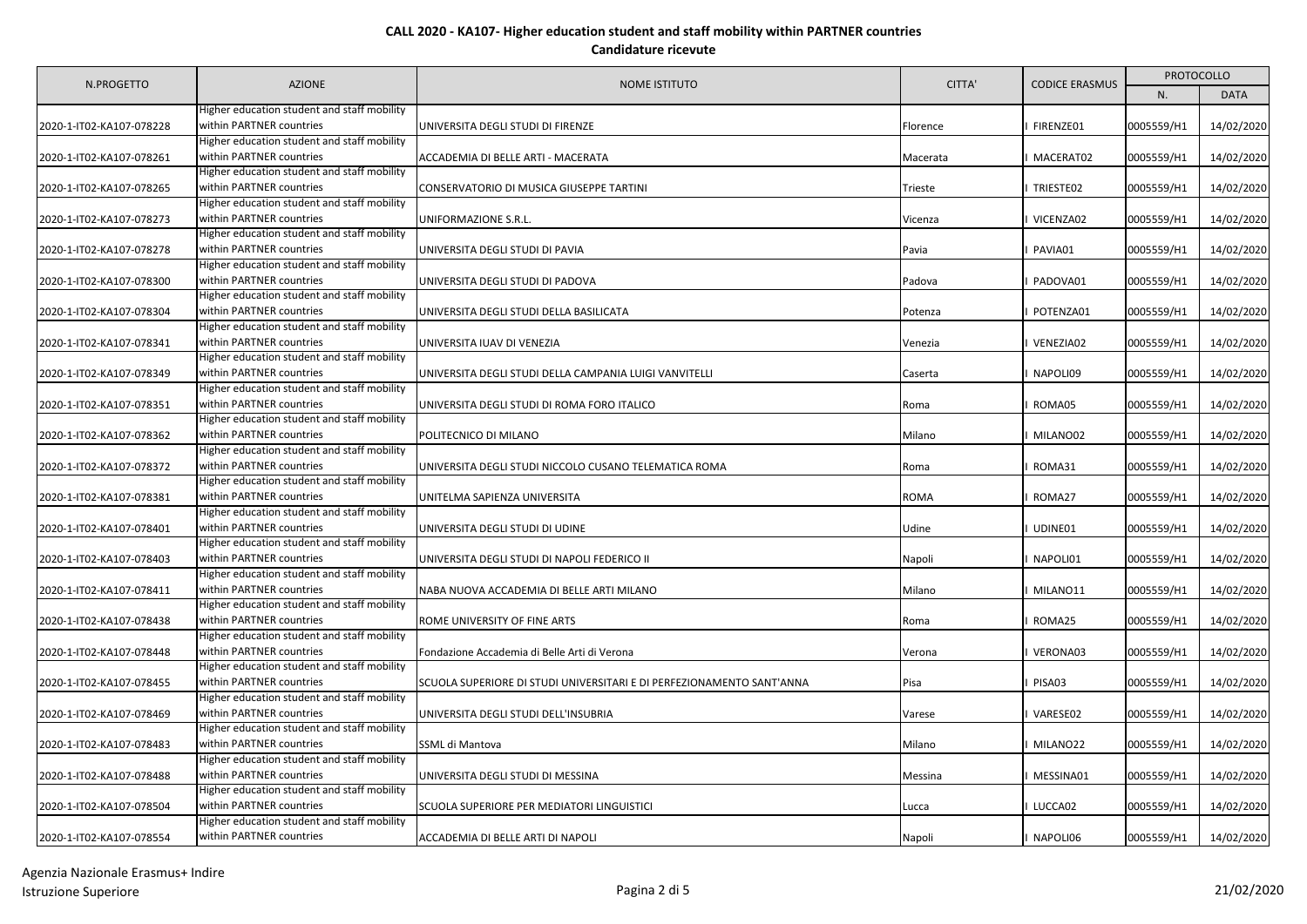|                          | <b>AZIONE</b>                                                           | <b>NOME ISTITUTO</b>                                                                            | CITTA'                            | <b>CODICE ERASMUS</b> | <b>PROTOCOLLO</b> |             |
|--------------------------|-------------------------------------------------------------------------|-------------------------------------------------------------------------------------------------|-----------------------------------|-----------------------|-------------------|-------------|
| N.PROGETTO               |                                                                         |                                                                                                 |                                   |                       | N.                | <b>DATA</b> |
|                          | Higher education student and staff mobility                             |                                                                                                 |                                   |                       |                   |             |
| 2020-1-IT02-KA107-078580 | within PARTNER countries                                                | UNIVERSITA DEGLI STUDI DI TORINO                                                                | Torino                            | TORINO01              | 0005559/H1        | 14/02/2020  |
|                          | Higher education student and staff mobility                             |                                                                                                 |                                   |                       |                   |             |
| 2020-1-IT02-KA107-078582 | within PARTNER countries                                                | UNIVERSITA' DEGLI STUDI DI BERGAMO                                                              | Bergamo                           | BERGAMO01             | 0005559/H1        | 14/02/2020  |
|                          | Higher education student and staff mobility                             |                                                                                                 |                                   |                       |                   |             |
| 2020-1-IT02-KA107-078583 | within PARTNER countries                                                | UNIVERSITA POLITECNICA DELLE MARCHE                                                             | Ancona                            | ANCONA01              | 0005559/H1        | 14/02/2020  |
|                          | Higher education student and staff mobility                             |                                                                                                 |                                   |                       |                   |             |
| 2020-1-IT02-KA107-078604 | within PARTNER countries                                                | UNIVERSITA DEGLI STUDI DI SASSARI                                                               | Sassari                           | SASSARI01             | 0005559/H1        | 14/02/2020  |
|                          | Higher education student and staff mobility                             |                                                                                                 |                                   |                       |                   |             |
| 2020-1-IT02-KA107-078612 | within PARTNER countries                                                | UNIVERSITA DEGLI STUDI DI ROMA LA SAPIENZA                                                      | Roma                              | ROMA01                | 0005559/H1        | 14/02/2020  |
|                          | Higher education student and staff mobility                             |                                                                                                 |                                   |                       |                   |             |
| 2020-1-IT02-KA107-078614 | within PARTNER countries                                                | UNIVERSITA DEGLI STUDI SUOR ORSOLA BENINCASA                                                    | <b>NAPOLI</b>                     | NAPOLI04              | 0005559/H1        | 14/02/2020  |
|                          | Higher education student and staff mobility                             |                                                                                                 |                                   |                       |                   |             |
| 2020-1-IT02-KA107-078615 | within PARTNER countries                                                | UNIVERSITA DEL SALENTO                                                                          | Lecce                             | LECCE01               | 0005559/H1        | 14/02/2020  |
|                          | Higher education student and staff mobility                             |                                                                                                 |                                   |                       |                   |             |
| 2020-1-IT02-KA107-078629 | within PARTNER countries                                                | UNIVERSITA' DEGLI STUDI DI MILANO-BICOCCA                                                       | Milano                            | MILANO16              | 0005559/H1        | 14/02/2020  |
|                          | Higher education student and staff mobility                             |                                                                                                 |                                   |                       |                   |             |
| 2020-1-IT02-KA107-078644 | within PARTNER countries                                                | UNIVERSITA TELEMATICA PEGASO                                                                    | Napoli                            | NAPOLI11              | 0005559/H1        | 14/02/2020  |
|                          | Higher education student and staff mobility                             |                                                                                                 |                                   |                       |                   |             |
| 2020-1-IT02-KA107-078650 | within PARTNER countries                                                | UNIVERSITA DI PISA                                                                              | Pisa                              | PISA01                | 0005559/H1        | 14/02/2020  |
|                          | Higher education student and staff mobility                             |                                                                                                 |                                   |                       |                   |             |
| 2020-1-IT02-KA107-078651 | within PARTNER countries                                                | UNIVERSITA' DEGLI STUDI DI SIENA                                                                | Siena                             | SIENA01               | 0005559/H1        | 14/02/2020  |
|                          | Higher education student and staff mobility                             |                                                                                                 |                                   |                       |                   |             |
| 2020-1-IT02-KA107-078652 | within PARTNER countries                                                | UNIVERSITA CA' FOSCARI VENEZIA                                                                  | Venezia                           | VENEZIA01             | 0005559/H1        | 14/02/2020  |
|                          | Higher education student and staff mobility                             |                                                                                                 |                                   |                       |                   |             |
| 2020-1-IT02-KA107-078656 | within PARTNER countries                                                | FONDAZIONE SCUOLA DI MUSICA DI FIESOLE ONLUS                                                    | SAN DOMENICO DI FIESO I FIRENZE07 |                       | 0005559/H1        | 14/02/2020  |
|                          | Higher education student and staff mobility<br>within PARTNER countries |                                                                                                 |                                   |                       |                   |             |
| 2020-1-IT02-KA107-078681 | Higher education student and staff mobility                             | Istituto Generale Istruzione Superiore S.R.L.                                                   | Cagliari                          | QUARTUS01             | 0005559/H1        | 14/02/2020  |
| 2020-1-IT02-KA107-078686 | within PARTNER countries                                                | Conservatorio di Musica "A. Corelli" Messina                                                    | Messina                           | MESSINA04             | 0005559/H1        | 14/02/2020  |
|                          | Higher education student and staff mobility                             |                                                                                                 |                                   |                       |                   |             |
| 2020-1-IT02-KA107-078695 | within PARTNER countries                                                | UNIVERSITA DEGLI STUDI DI NAPOLI L'ORIENTALE                                                    | Naples                            | NAPOLI02              | 0005559/H1        | 14/02/2020  |
|                          | ligher education student and staff mobility                             |                                                                                                 |                                   |                       |                   |             |
| 2020-1-IT02-KA107-078697 | within PARTNER countries                                                | UNIVERSITA DEGLI STUDI DI PALERMO                                                               | Palermo                           | PALERMO01             | 0005559/H1        | 14/02/2020  |
|                          | Higher education student and staff mobility                             |                                                                                                 |                                   |                       |                   |             |
| 2020-1-IT02-KA107-078698 | within PARTNER countries                                                | UNIVERSITA DEGLI STUDI DI CAGLIARI                                                              | Cagliari                          | CAGLIAR01             | 0005559/H1        | 14/02/2020  |
|                          | ligher education student and staff mobility                             |                                                                                                 |                                   |                       |                   |             |
| 2020-1-IT02-KA107-078704 | within PARTNER countries                                                | UNIVERSITA DEGLI STUDI DI MODENA E REGGIO EMILIA                                                | Modena                            | MODENA01              | 0005559/H1        | 14/02/2020  |
|                          | Higher education student and staff mobility                             |                                                                                                 |                                   |                       |                   |             |
| 2020-1-IT02-KA107-078705 | within PARTNER countries                                                | FONDAZIONE UNICAMPUS SAN PELLEGRINO                                                             | Misano Adriatico                  | FORLI01               | 0005559/H1        | 14/02/2020  |
|                          | ligher education student and staff mobility                             |                                                                                                 |                                   |                       |                   |             |
| 2020-1-IT02-KA107-078706 | within PARTNER countries                                                | FONDAZIONE ISTITUTO TECNICO SUPERIORE PER LE NUOVE TECNOLOGIE PER IL MADE IN ITALY - JOEBergamo |                                   | BERGAMO05             | 0005559/H1        | 14/02/2020  |
|                          | Higher education student and staff mobility                             |                                                                                                 |                                   |                       |                   |             |
| 2020-1-IT02-KA107-078714 | within PARTNER countries                                                | UNIVERSITA DEGLI STUDI GABRIELE D'ANNUNZIO DI CHIETI-PESCARA                                    | Chieti                            | CHIETI01              | 0005559/H1        | 14/02/2020  |
|                          | Higher education student and staff mobility                             |                                                                                                 |                                   |                       |                   |             |
| 2020-1-IT02-KA107-078716 | within PARTNER countries                                                | UNIVERSITA DELLA CALABRIA                                                                       | Arcavacata Di Rende               | COSENZA01             | 0005559/H1        | 14/02/2020  |
|                          | Higher education student and staff mobility                             |                                                                                                 |                                   |                       |                   |             |
| 2020-1-IT02-KA107-078720 | within PARTNER countries                                                | UNIVERSITA DEGLI STUDI INTERNAZIONALI DI ROMA                                                   | Roma                              | I ROMA20              | 0005559/H1        | 14/02/2020  |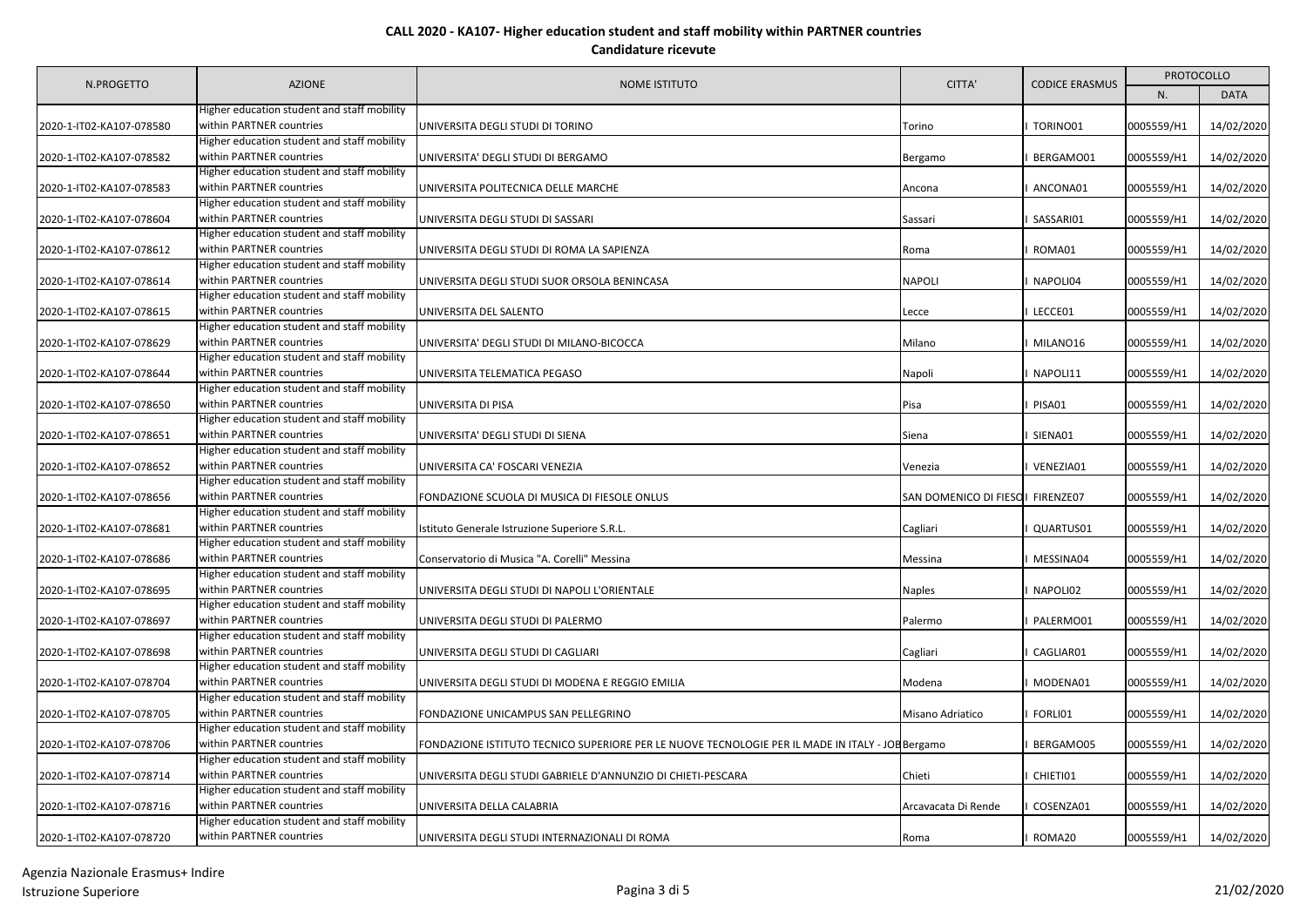| N.PROGETTO               | <b>AZIONE</b>                                                           | <b>NOME ISTITUTO</b>                                           | CITTA'              | <b>CODICE ERASMUS</b> | <b>PROTOCOLLO</b> |             |
|--------------------------|-------------------------------------------------------------------------|----------------------------------------------------------------|---------------------|-----------------------|-------------------|-------------|
|                          |                                                                         |                                                                |                     |                       | N.                | <b>DATA</b> |
|                          | Higher education student and staff mobility                             |                                                                |                     |                       |                   |             |
| 2020-1-IT02-KA107-078721 | within PARTNER countries                                                | UNIMED - UNIONE DELLE UNIVERSITA DEL MEDITERRANEO              | Roma                | UNIMED consortia      | 0005559/H1        | 14/02/2020  |
|                          | Higher education student and staff mobility                             |                                                                |                     |                       |                   |             |
| 2020-1-IT02-KA107-078726 | within PARTNER countries                                                | UNIVERSITA DEGLI STUDI DI SALERNO                              | Fisciano Sa         | SALERNO01             | 0005559/H1        | 14/02/2020  |
|                          | Higher education student and staff mobility                             |                                                                |                     |                       |                   |             |
| 2020-1-IT02-KA107-078737 | within PARTNER countries                                                | SAINT LOUIS MUSIC CENTER SRL                                   | Rome                | ROMA30                | 0005559/H1        | 14/02/2020  |
|                          | Higher education student and staff mobility                             |                                                                |                     |                       |                   |             |
| 2020-1-IT02-KA107-078747 | within PARTNER countries                                                | SIENA JAZZ - ACCADEMIA NAZIONALE DEL JAZZ                      | Siena               | SIENA05               | 0005559/H1        | 14/02/2020  |
|                          | Higher education student and staff mobility                             |                                                                |                     |                       |                   |             |
| 2020-1-IT02-KA107-078754 | within PARTNER countries                                                | ISTITUTO SUPERIORE DI STUDI MUSICALI "TOSCANINI"               | Ribera (Ag)         | AGRIGEN02             | 0005559/H1        | 14/02/2020  |
|                          | Higher education student and staff mobility                             |                                                                |                     |                       |                   |             |
| 2020-1-IT02-KA107-078760 | within PARTNER countries                                                | CONSERVATORIO STATALE DI MUSICA A.STEFFANI                     | Castelfranco Veneto | CASTELF01             | 0005559/H1        | 14/02/2020  |
|                          | Higher education student and staff mobility                             |                                                                |                     |                       |                   |             |
| 2020-1-IT02-KA107-078814 | within PARTNER countries                                                | UNIVERSITA DEGLI STUDI DI TERAMO                               | Teramo              | TERAMO01              | 0005559/H1        | 14/02/2020  |
|                          | Higher education student and staff mobility                             |                                                                |                     |                       |                   |             |
| 2020-1-IT02-KA107-078816 | within PARTNER countries                                                | UNIVERSITA DEGLI STUDI DELLA TUSCIA                            | Viterbo             | VITERBO01             | 0005559/H1        | 14/02/2020  |
|                          | Higher education student and staff mobility                             |                                                                |                     |                       |                   |             |
| 2020-1-IT02-KA107-078821 | within PARTNER countries                                                | ACCADEMIA NAZIONALE DI DANZA                                   | Roma                | ROMA08                | 0005559/H1        | 14/02/2020  |
|                          | Higher education student and staff mobility                             |                                                                |                     |                       |                   |             |
| 2020-1-IT02-KA107-078834 | within PARTNER countries                                                | UNIVERSITA DEGLI STUDI MEDITERRANEA DI REGGIO CALABRIA         | Reggio Calabria     | REGGIO01              | 0005559/H1        | 14/02/2020  |
|                          | Higher education student and staff mobility                             |                                                                |                     |                       |                   |             |
| 2020-1-IT02-KA107-078837 | within PARTNER countries                                                | UNIVERSITA DEGLI STUDI DEL MOLISE                              | Campobasso          | CAMPOBA01             | 0005559/H1        | 14/02/2020  |
|                          | Higher education student and staff mobility                             |                                                                |                     |                       |                   |             |
| 2020-1-IT02-KA107-078838 | within PARTNER countries                                                | UNIVERSITA POLITECNICA DELLE MARCHE                            | Ancona              | ANCONA01              | 0005559/H1        | 14/02/2020  |
|                          | Higher education student and staff mobility                             |                                                                |                     |                       |                   |             |
| 2020-1-IT02-KA107-078850 | within PARTNER countries                                                | Accademia di Belle Arti di Palermo                             | Palermo             | PALERMO03             | 0005559/H1        | 14/02/2020  |
|                          | Higher education student and staff mobility                             |                                                                |                     |                       |                   |             |
| 2020-1-IT02-KA107-078860 | within PARTNER countries                                                | UNIVERSITA' DEGLI STUDI DI URBINO CARLO BO                     | Urbino              | URBINO01              | 0005559/H1        | 14/02/2020  |
|                          | Higher education student and staff mobility                             |                                                                |                     |                       |                   |             |
| 2020-1-IT02-KA107-078873 | within PARTNER countries                                                | Università Telematica Universitas Mercatorum                   | Roma                | ROMA34                | 0005559/H1        | 14/02/2020  |
|                          | Higher education student and staff mobility<br>within PARTNER countries |                                                                |                     |                       |                   |             |
| 2020-1-IT02-KA107-078884 | Higher education student and staff mobility                             | UNIVERSITA DEGLI STUDI DI PARMA                                | Parma               | PARMA01               | 0005559/H1        | 14/02/2020  |
|                          | within PARTNER countries                                                |                                                                |                     |                       |                   |             |
| 2020-1-IT02-KA107-078886 | ligher education student and staff mobility                             | UNIVERSITA DEGLI STUDI DI ROMA TOR VERGATA                     | Roma                | ROMA02                | 0005559/H1        | 14/02/2020  |
| 2020-1-IT02-KA107-078904 | within PARTNER countries                                                | UNIVERSITA DEGLI STUDI DI BRESCIA                              | <b>Brescia</b>      | BRESCIA01             | 0005559/H1        | 14/02/2020  |
|                          | ligher education student and staff mobility                             |                                                                |                     |                       |                   |             |
| 2020-1-IT02-KA107-078905 | within PARTNER countries                                                | UNIVERSITA PER STRANIERI DI SIENA                              | Siena               | SIENA02               | 0005559/H1        | 14/02/2020  |
|                          | Higher education student and staff mobility                             |                                                                |                     |                       |                   |             |
| 2020-1-IT02-KA107-078906 | within PARTNER countries                                                | CONSERVATORIO DI MUSICA "NICCOLÒ PICCINNI" - BARI              | Bari                | BARI03                | 0005559/H1        | 14/02/2020  |
|                          | ligher education student and staff mobility                             |                                                                |                     |                       |                   |             |
| 2020-1-IT02-KA107-078907 | within PARTNER countries                                                | UNIVERSITA CAMPUS BIO MEDICO DI ROMA                           | Roma                | ROMA14                | 0005559/H1        | 14/02/2020  |
|                          | Higher education student and staff mobility                             |                                                                |                     |                       |                   |             |
| 2020-1-IT02-KA107-078908 | within PARTNER countries                                                | CONSERVATORIO DI MUSICA DI STATO "ANTONIO SCONTRINO" - TRAPANI | Trapani             | TRAPANI02             | 0005559/H1        | 14/02/2020  |
|                          | Higher education student and staff mobility                             |                                                                |                     |                       |                   |             |
| 2020-1-IT02-KA107-078909 | within PARTNER countries                                                | LINK CAMPUS UNIVERSITY                                         | Roma                | ROMA26                | 0005559/H1        | 14/02/2020  |
|                          | Higher education student and staff mobility                             |                                                                |                     |                       |                   |             |
| 2020-1-IT02-KA107-078910 | within PARTNER countries                                                | Conservatorio di Musica "Alfredo Casella"                      | L'Aquila            | I L-AQUIL04           | 0005559/H1        | 14/02/2020  |
|                          |                                                                         |                                                                |                     |                       |                   |             |